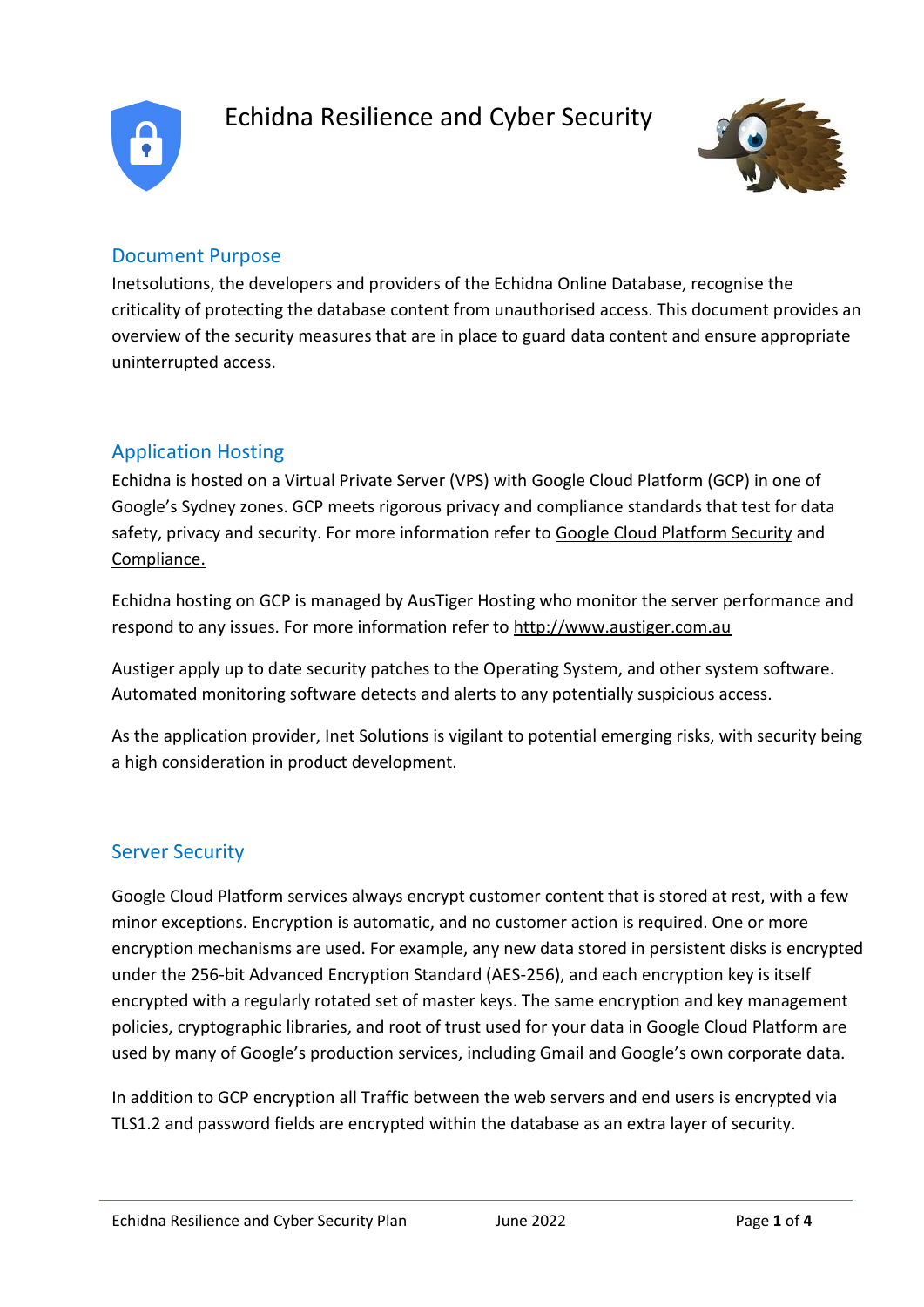## Server Hardware Redundancy

Google Cloud Platform has extensive redundancy in place as would be expected by this level of service. Google does not disclose their cloud architecture outside of saying "everything is redundant". In the event of a physical host failing the VPS will be immediately restarted on another host. When host hardware maintenance is performed VPS's are live migrated to other hosts within the Sydney region.

GCP and AusTiger each have several layers of automated monitoring and alarms. In the event that services should need restarting, in some cases this is automatic and in others a manual restart will be required.

#### **Backup**

Nightly backups are taken on the Server and kept for 60 days. Multiple copies of each backup are stored by AusTiger across various locations. Backups are fully encrypted while in rest and in transit.

An additional backup copy of the data is taken by Inet Solutions on a weekly basis and stored in Newcastle NSW. One backup per month is retained for 6 months.

Pdf Attachments added to clients files are stored through Amazon S3 in Sydney, with additional backups of these kept by Inet Solutions in Newcastle.

In the event of data corruption or deletion the last healthy backup would be restored in a separate location and any corrupted or missing files would be individually replaced. Any restoration of inadvertent data deletion may result in additional charges being levied to cover the associated time.

A recent option that can be requested is for a weekly backup to be made available and stored on the customer site. This can be used for disaster recovery in the unlikely event that Inetsolutions ceases trading.

#### Server Access and Confidentiality

AusTiger manages the server security. The principal of least access is employed as part of Identity and Access Management (IAM) server configurations. Multi Factor Authentication (MFA) is used and SSH keys are securely stored.

All data sent to and from the application is encrypted via TLS.

Operating System access is limited to specific fixed IP addresses maintained by Inet Solutions.

Inet Solutions and its personnel access the Customer's data only for the purpose of assisting the Customer in providing Help Desk support. Inet Solutions staff are bound by privacy and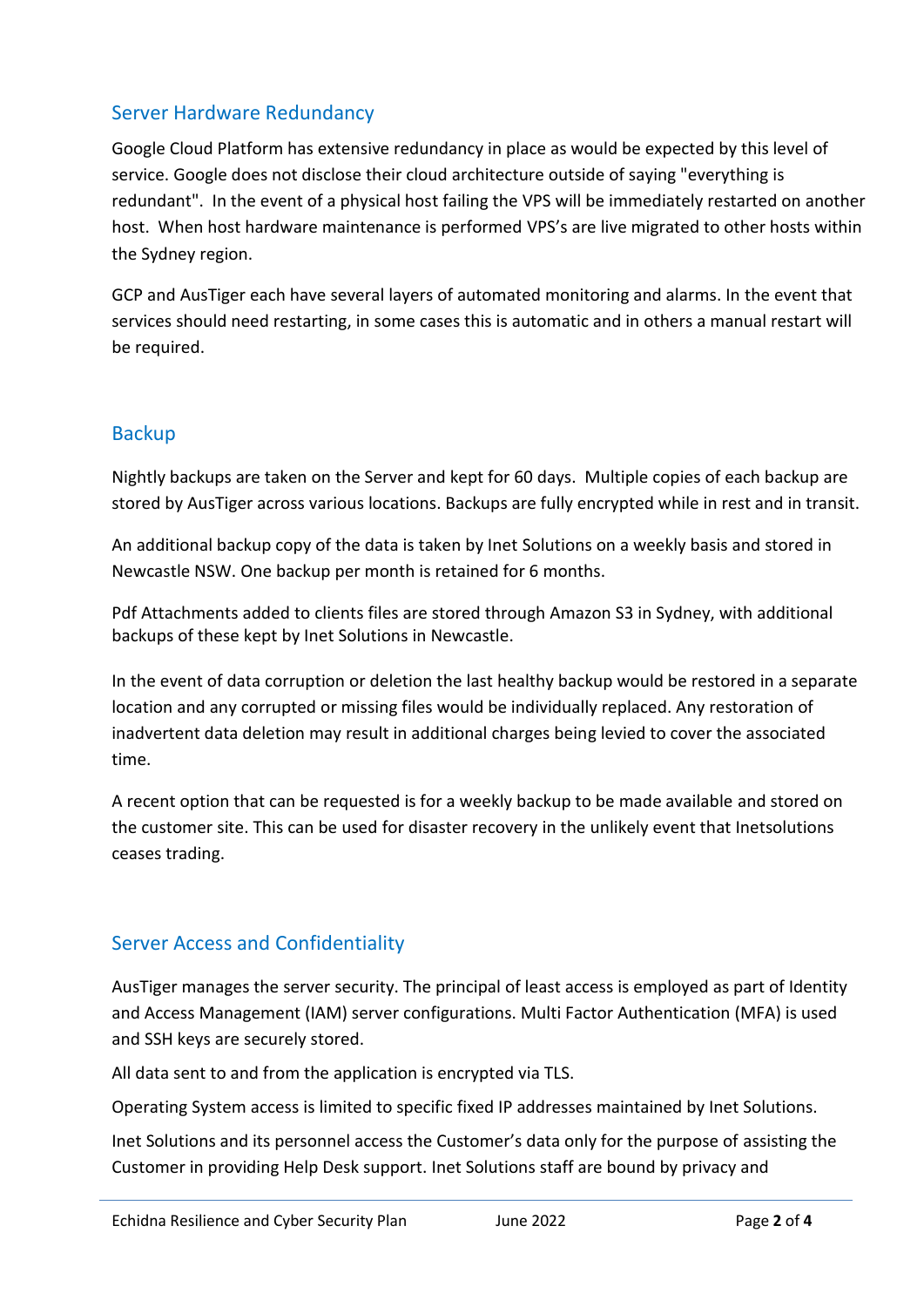confidentiality agreements.

Each customer is responsible for maintaining user access to their instance of Echidna. Password settings are customisable including two factor authentication. Password policies can be customised, including reset period, minimum length, and required mix of characters. In addition, customisable security options are provided which enable access to different options in the software, including client information. All password stored within Echidna are encrypted at a database level.

Further, Inetsolutions are in the process of enabling customers to integrate Echidna into their Single Sign On access to give customers a single point of access control across their suite of applications.

# Application Design Security Considerations

The application design includes multiple layers of security safeguards. These include code to guard against sql injection attacks, cross site scripting attacks, man-in-the-middle attacks, and brute-force password attacks.

## Auditing

**Time Stamps** - Screens are stamped with the last updated date and time and login of the User who made the change.

**Note Audit Logs** – Each note stores a log of updates for key fields.

**Sent Email Log** – This is a log of all emails which have been sent through Echidna for the past 60 days. This is available as a report which can be downloaded at any time.

**SMS Sent –** there is a daily emailed report of SMS's sent as part of the overnight run. Additionally reports are available by logging in to the SMS provider's website.

**Deleted Appointments** - a report is available from the reporting menu which lists any notes deleted by someone other than the consultant who the appointment was for. Additionally deleted appointments are displayed on the notifications screen of the consultant who had the appointment.

**Deleted Client Documents** - copies of client documents are incorporated into Echidna's long term backup functionality by the overnight backup processing. If the document is accidentally deleted from the client record, a copy can be retrieved by Inet Solutions on request.